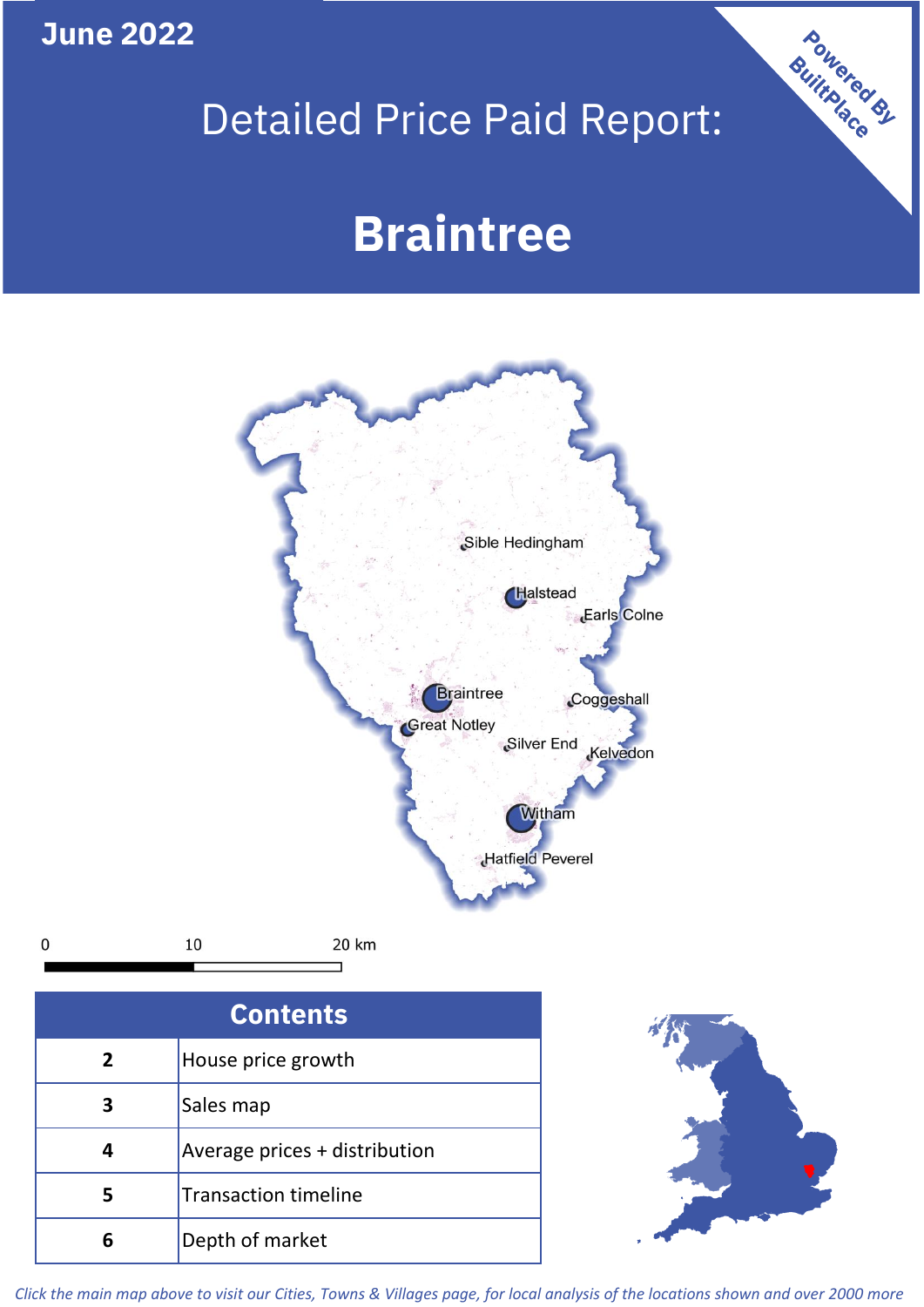#### **Headline Data**

|                     | <b>Current level</b> | 3 month  | <b>Annual</b> | 5 year | 10 year |
|---------------------|----------------------|----------|---------------|--------|---------|
| <b>House prices</b> | £338,499             | 3.2%     | 13.4%         | 25.4%  | 84.6%   |
| <b>Transactions</b> | 2,724                | $-12.7%$ | 15.6%         | 1.5%   | 36.1%   |

## **House Price Growth (April 2022 data)**

#### *Annual Change in House Prices*



House prices in Braintree grew by 13.4% in the 12 months to April 2022 (based on 3-month smoothed data). By comparison national house prices grew by 10.7% and prices in the East of England grew by 11.6% over the same period.

Braintree house prices are now 65.4% above their previous peak in 2007, compared to +64.9% for the East of England and +52.9% across England.



#### *Year-To-Date Change in House Prices, December to April*

Local prices have grown by 4.2% in 2022 so far, compared to growth of 2.7% over the same period last year.

#### *Source: OS OpenData; UK House Price Index (Contains HM Land Registry data © Crown copyright)*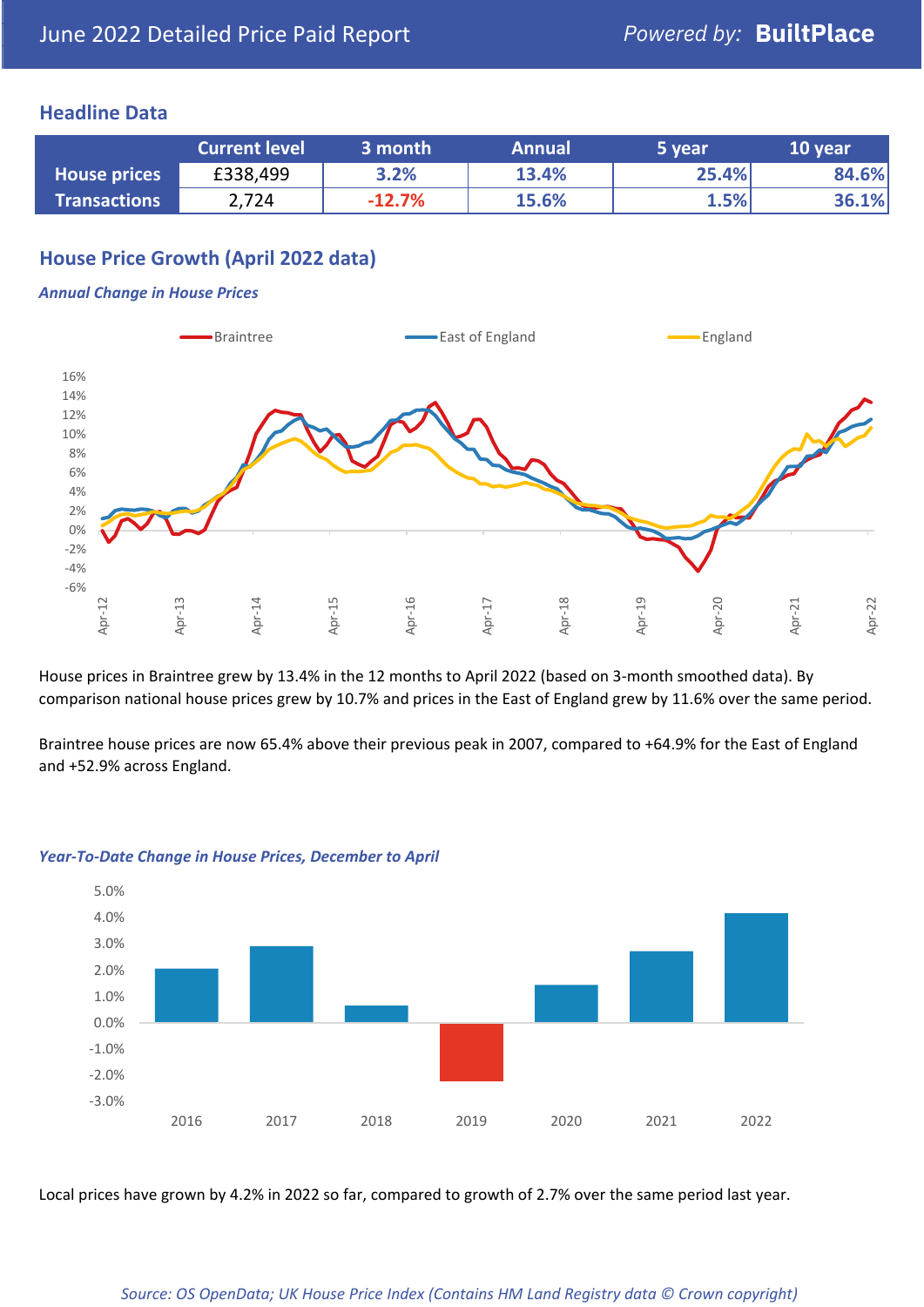## **House Price Map**

#### *12 months to April 2022*



*Each point is one postcode, coloured by the average value relative to all sales in this local authority (price bands are LA-specific quintiles).*

## **Map Key**

| Min      | <b>Max</b> |                            |
|----------|------------|----------------------------|
| Up to    | £229,000   | 1st quintile / lowest 20%  |
| £229,000 | £276,000   | 2nd quintile               |
| £276,000 | £330,000   | 3rd quintile               |
| £330,000 | £431,000   | 4th quintile               |
| £431,000 | and over   | 5th quintile / highest 20% |

#### *Source: OS OpenData; UK House Price Index (Contains HM Land Registry data © Crown copyright)*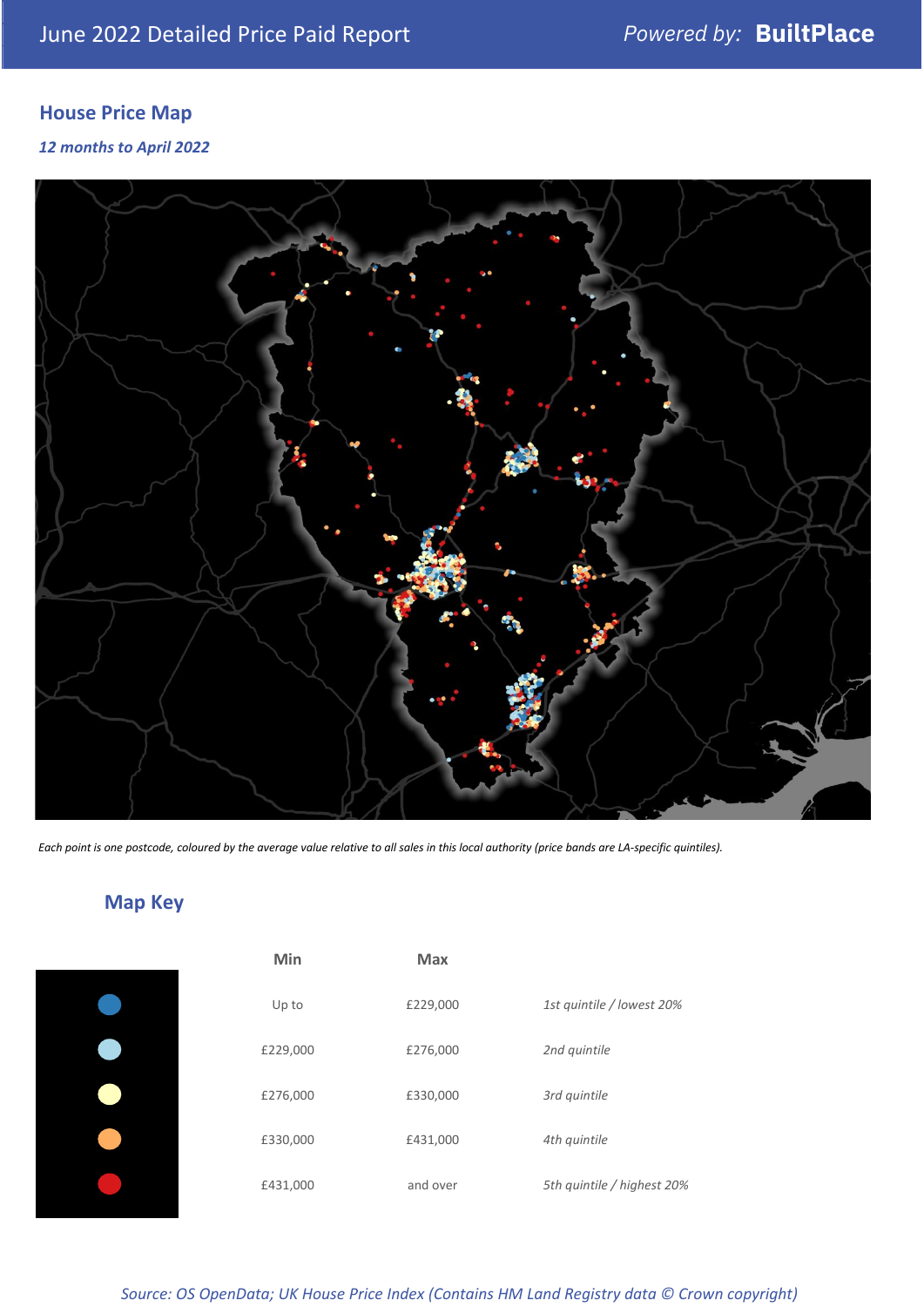## **Average House Price by Property Type**

#### *12 months to April 2022*



|                 | <b>New</b>           | <b>Second hand</b> |  |  |
|-----------------|----------------------|--------------------|--|--|
| <b>Flat</b>     | No recorded<br>sales | £175,075           |  |  |
| <b>Terraced</b> | £315,000             | £277,467           |  |  |
| Semi-detached   | £414,998             | £326,572           |  |  |
| <b>Detached</b> | £490,439             | £503,885           |  |  |

## **House Price Distribution by Year**

*All properties, by price band and calendar year (2020 = year to date)*

|                    | 1997 | 2002 | 2007 | 2012 | 2017 | 2019 | 2020 |
|--------------------|------|------|------|------|------|------|------|
| <b>Under £100k</b> | 80%  | 30%  | 4%   | 5%   | 1%   | 1%   | 1%   |
| £100-200k          | 18%  | 50%  | 53%  | 51%  | 19%  | 12%  | 13%  |
| E200-300k          | 2%   | 14%  | 28%  | 29%  | 45%  | 37%  | 34%  |
| £300-400k          | 0%   | 4%   | 9%   | 8%   | 18%  | 25%  | 25%  |
| £400-500k          | 0%   | 1%   | 3%   | 5%   | 9%   | 12%  | 15%  |
| <b>£500k-1m</b>    | 0%   | 1%   | 3%   | 2%   | 7%   | 13%  | 11%  |
| £1-2m              | 0%   | 0%   | 0%   | 0%   | 0%   | 1%   | 1%   |
| <b>Over £2m</b>    | 0%   | 0%   | 0%   | 0%   | 0%   | 0%   | 0%   |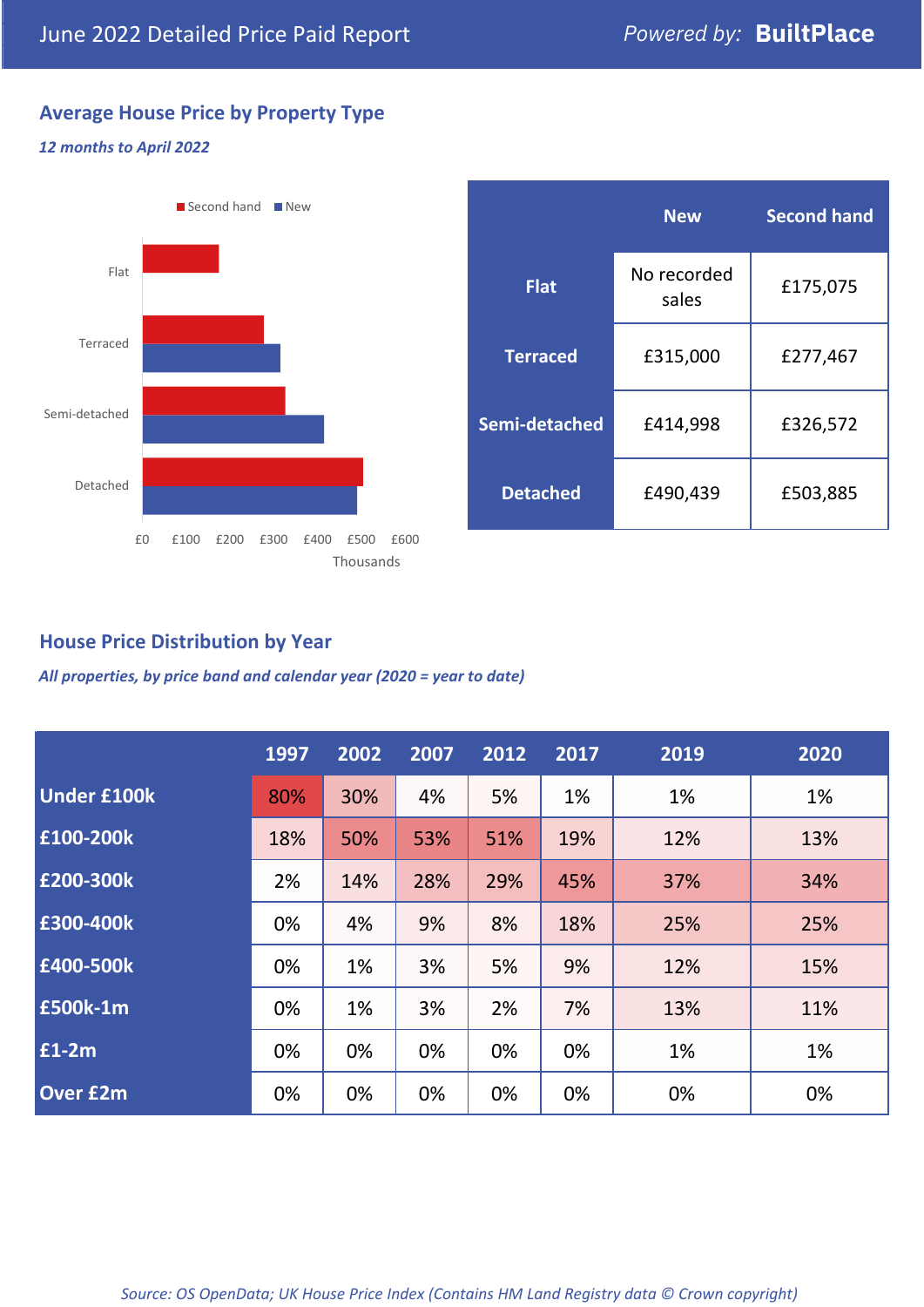## **Transactions (February 2022 data)**

*Annual Transactions, Indexed (2001-05 average = 100)*



There were 2,724 transactions in Braintree during the 12 months to February 2022. This is 74% of the average from 2001- 05 and suggests activity is below pre-downturn levels.

Transactions in Braintree have fallen by 3.8% since 2014, compared to changes of -11.5% for East of England and -7.7% for England.



#### *Cash and New Build Sales as % of Total, by Year*

*Note: The data on this page EXCLUDES transactions identified as transfers under a power of sale/repossessions, buy-to-lets (where they can be identified by a mortgage), and transfers to non-private individuals - i.e. it comprises only Land Registry 'A' data.*